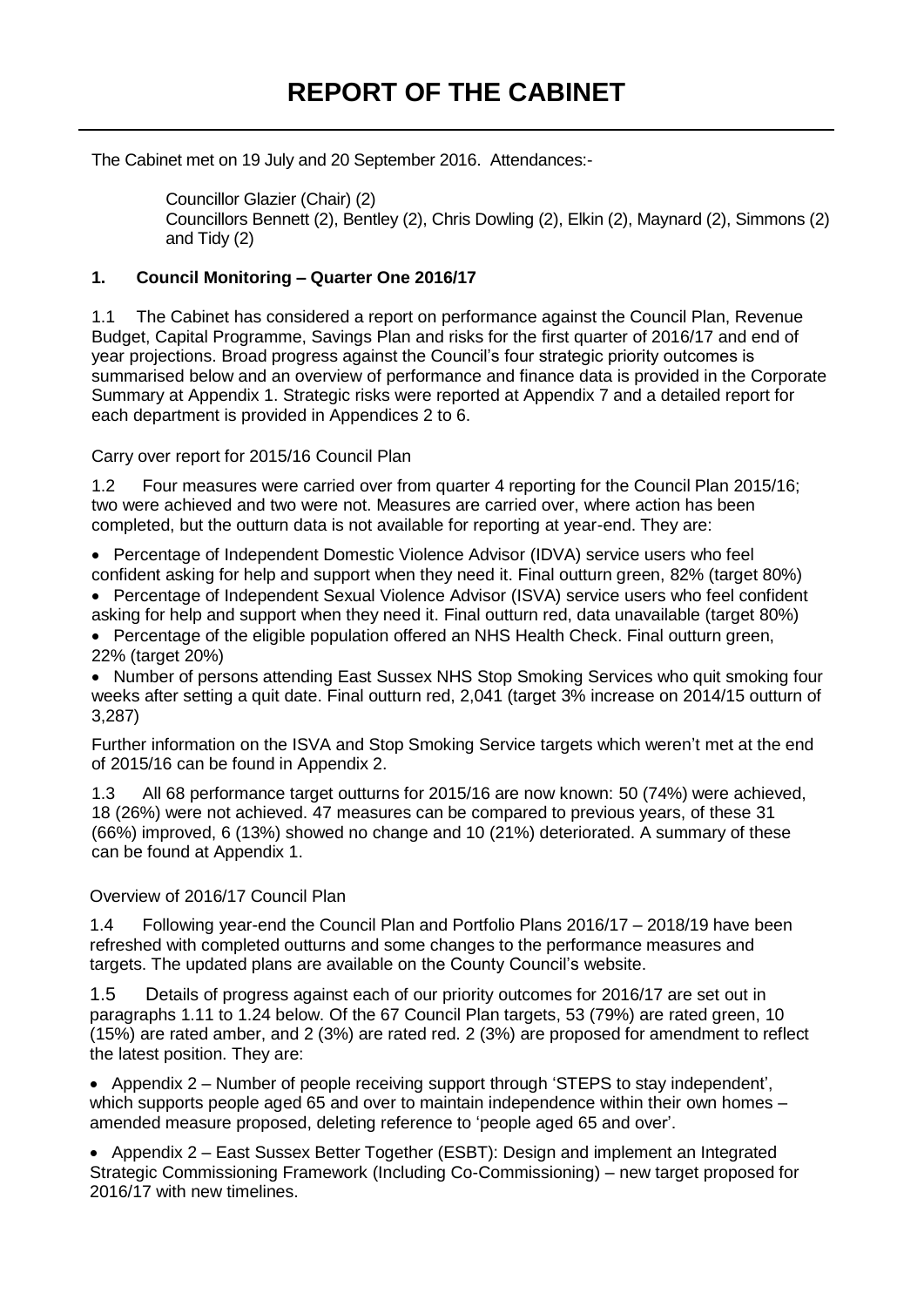Further information on the two amendments can be found in the ESBT and STEPS paragraphs in Appendix 2.

1.6 At quarter 1, the gross projected year-end overspend within service departments is £12.7m. The main areas of overspend are an £8.7m overspend in Adult Social Care, mainly due to ongoing pressures on Independent Sector Care. In 2015/16, the Adult Social Care overspend was mitigated by the deployment of the Better Care Fund contingency. The position continues to be monitored and is included within the development of the ESBT Strategic Investment Plan and ongoing discussions with Clinical Commissioning Groups. The outcome of this work will be reflected in quarter 2 reporting, with budgets being realigned to seek to mitigate the projected overspend. There is also a £4.0m overspend in Children's Services, mainly for Education and ISEND, Looked After Children, and Home to School Transport, these are the result of demand led pressures (detail is provided in appendix 4). The drivers behind the overspend are being closely scrutinised and there is a significant likelihood that the overspend will increase. To reduce this overspend, Children's Services are carrying out a review of all costs across the department, including: reviewing recruitment activity and holding vacancies open for longer; a review of staff on non-permanent contracts and agency workers; identifying new savings for 2016/17; and bringing forward savings from later years into 2016/17. They are also scrutinising pressure areas and developing better forecasting models for ISEND and Home to School Transport costs (the latter with Communities, Economy and Transport colleagues).

1.7 Work is ongoing to reduce or mitigate the overspend, however, the general contingency provision of £3.4m is available if necessary to reduce any projected overspend. If this were to be insufficient, the Council has already identified options to ensure the budget is balanced in year, for example reviewing the revenue contribution to capital.

1.8 Changes to fees and charges for a number of Trading Standards services are proposed: (i) Cabinet has agreed the new charges set out in appendix 5 relating to metrology and training and advice for business.

(ii) The charge for the licensing of animals is not an executive function and must be agreed by County Council. The Cabinet is recommending the County Council to agree the revised charge set out in the table in Appendix 5.

1.9 The quarter 1 Capital Programme is monitored against the revised programme submitted to the Council as part of State of the County in July. The forecast expenditure for the year is projected at £108.7 against a current budget of £121.2m, a variation of £12.5m.The variation comprises £13.2m slippage offset by £0.5m spend in advance and a net overspend of £0.2m. The slippage comprises £4.4m on Newhaven Port Access Road where discussions are ongoing with the Department for Transport to agree the scope of the works, £2.8m on Terminus Road, where the necessary redesign of the bus routes has delayed the start of construction, £2.3m on Hastings Library due to issues including the presence of lead paint being identified, £1.9m on Broadband which has slipped in line with the contractors phase two deployment programme which targets the easier lower value areas first, £1.2m on the East Area Depot where discussions are still ongoing regarding plans for the new site, and £0.6m on Core Back Office System which will not happen this financial year while a number of solutions remain under consideration. In addition, there is a risk associated with the delivery by Costain of the Local Transport Plan, while this may result in some slippage; at this stage it is not possible to quantify this. The current position on the Bexhill Hastings Link Road is a forecast overspend of £0.2m in the current financial year. This is a result of final contractual spends and contractor adjudications, relative to the delivery of the completion of the road (for example, delay and disruption due the archaeology, ground conditions and poor weather). Additionally there is risk of further cost overruns and the position will be updated as more information becomes available in relation to Compulsory Purchase Orders, noise insulation, and assessment of the archaeological finds. The spend in advance totalling £0.5m includes an adjustment to the timings of the Schools Basic Need Programme of £0.2m, and the Sustainable Transport Corridor of £0.3m.

1.10 The Strategic Risk Register, Appendix 7, has been reviewed. Risk 5 (Reconciling Policy, Performance & Resource) has been retitled (previously Resource). Risk 1 (Roads), Risk 7 (Schools) and Risk 9 (Workforce) have also been amended and Risk 1 (Roads), Risk 4 (Health), Risk 5 (Reconciling Policy, Performance and Resource), Risk 6 (Local Economic Growth), Risk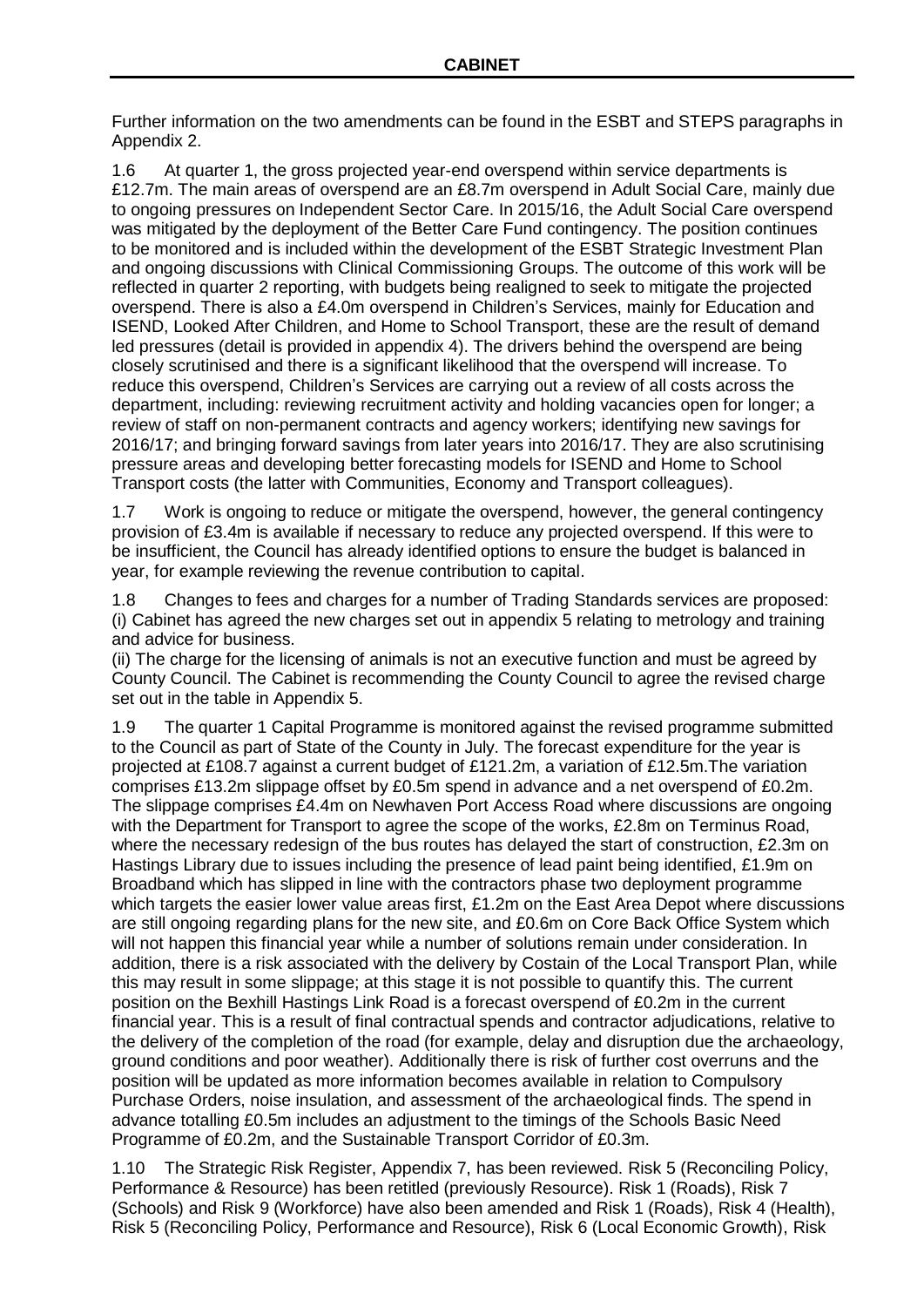7 (Schools) and Risk 9 (Workforce) all have updated Risk Control measures. Risk 4 (Health) has an increased pre mitigation score and Risk 2 (Ordinary Residence), Risk 4 (Health) and Risk 6 (Local Economic Growth) also have amended post mitigation scores. A new Recruitment risk has been added to the register.

Progress against Council Priorities

Driving economic growth

1.11 We provided funding to 21 businesses, who expect to create or protect 76 jobs, through East Sussex Invest 4 (Appendix 5).

1.12 Over 350 young people were encouraged to study Science, Technology, Engineering and Maths (STEM) subjects through STEMfest (Appendix 5).

1.13 Advice and guidance was given to 273 business delegates on topics such as allergens and Building Bridges to Care, in 10 business workshops run by Trading Standards (Appendix 5).

1.14 Nine apprentices have been recruited this year and further work with Costain CH2M is expected to recruit a further eight engineering apprentices by the end of the summer. Of the 58 young people who started an apprenticeship since November 2015, six have left, so the retention rate is currently 90% (Appendix 5).

Keeping vulnerable people safe

1.15 A scams working group has been formed to bring people together from various statutory agencies with responsibility for protecting vulnerable victims of fraud. The group is working to develop an understanding of the profile and location of victims so preventative measures can be targeted in areas with a higher proportion of at risk people (Appendix 2).

1.16 East Sussex has been chosen as a pilot area for Women's Aid's 'Ask Me' scheme. The scheme aims to make it easier for survivors of domestic violence and abuse to get help from the community. The pilot will be delivered by Refuge, Information, Support and Education, and Change, Grow, Live (Appendix 2).

1.17 Together with West Sussex County Council and Brighton & Hove City Council we have commissioned the charity Missing People to provide support to families when a missing child returns home (Appendix 4).

1.18 The Government has asked councils to accept Unaccompanied Asylum Seeking Children (UASC) equivalent to 0.07% of the total child population in their county. The Council is currently supporting 13 UASC as Looked after Children and would need to resettle a further 61 children over the next three years to reach 0.07% (Appendix 4).

## Helping people help themselves

1.19 A project manager for the three year East Sussex Road Safety Programme, the proposed approach for which was considered at a Joint Scrutiny Board on 11 March 2016, has been appointed and attended the Economy, Transport and Environment Scrutiny Committee meeting in September. The programme has been made possible by a one off £1m allocation of Public Health funding. Provisional data for January to March 2016 shows that there were 86 people Killed and Seriously Injured (KSI) on the county's roads, with three of these being fatalities. Of these, 10 KSI occurred on trunk roads with one of these a fatality. This is lower than the 2005- 2009 quarterly baseline average of 95 KSI with eight fatalities (Appendix 5).

1.20 National Star College are delivering an Independent Travel Training programme which is funded by the Council. The programme gives young people with Special Educational Needs and/or Disabilities training to use public transport. Nine people have successfully moved from Council funded taxis to public transport in quarter 1 (Appendix 4).

1.21 Trading Standards intervened to help and protect 19 people who had become victims of rogue trading or financial abuse (Appendix 5).

1.22 There were 145 new families receiving a support intervention as part of the Troubled Families programme in quarter 1. The target for 2016/17 is 1,014 interventions and actions are